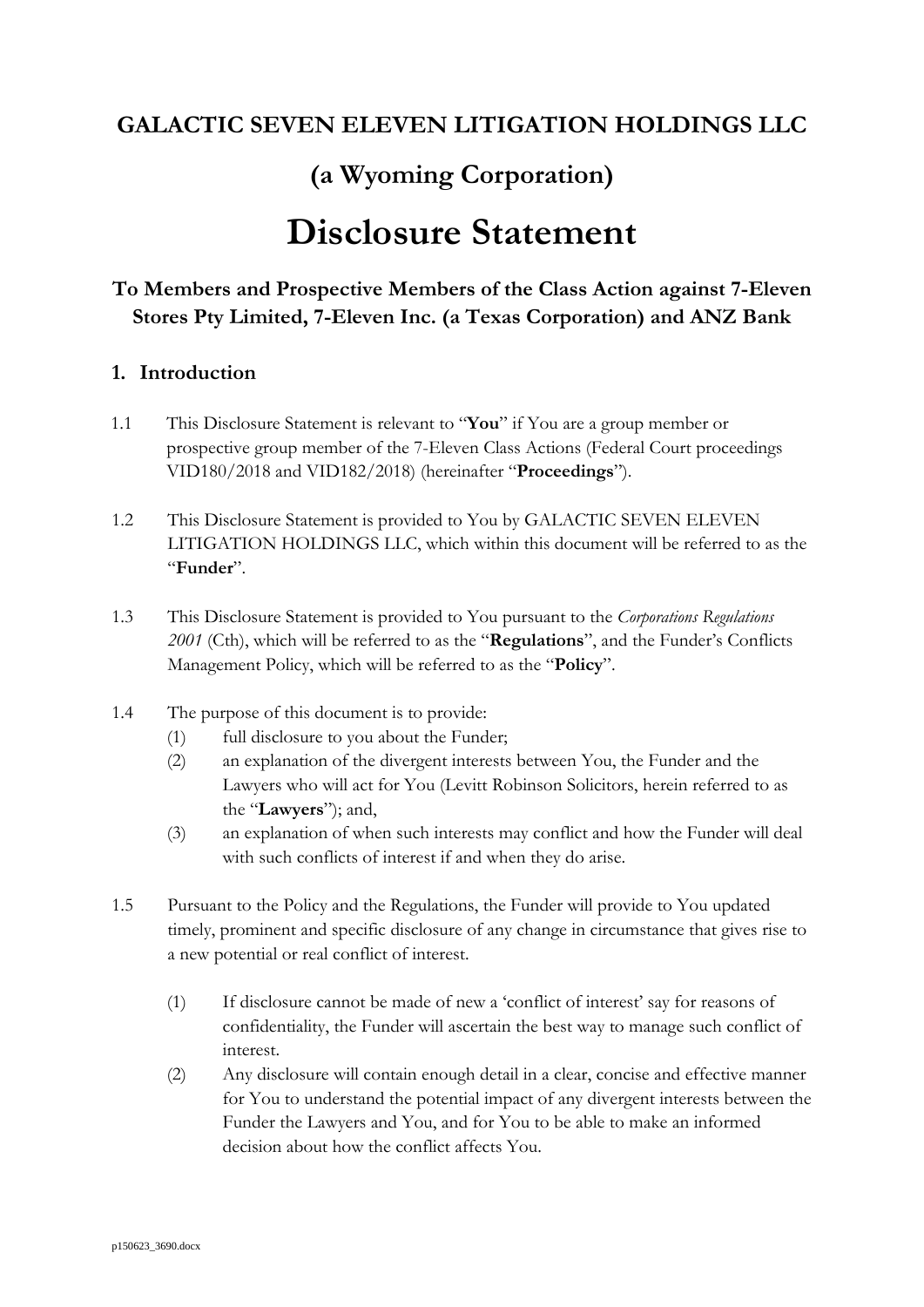- 1.6 If this Disclosure Statement is amended, the Funder will provide the amended Statement to you in a timely and prominent manner.
- 1.7 In this Disclosure Statement, "Associate" has the same meaning as in section 11 of the *Corporations Act 2001* (Cth).

#### **2. Who the Funder is**

2.1 The Funder is a company which is in the business of litigation funding. The Funder can be contacted at:

| Company Name:             | <b>GALACTIC SEVEN ELEVEN LITIGATION</b><br><b>HOLDINGS LLC</b> (a Wyoming Corporation) |
|---------------------------|----------------------------------------------------------------------------------------|
| Senior Person:            | Maureen Licata                                                                         |
| Company Address:          | 400 Rella Boulevard, Suffern, New York USA<br>10901                                    |
| Company Telephone Number: | 0011 1 212 444 1300                                                                    |
| Company Email:            | maureen@galacticlitigation.com                                                         |

- 2.2 The Funder recognises that within the litigation funding business, there are many potential and real conflicts of interest which may exist between the Funder, the Lawyers and You.
- 2.3 The Funder is not a law firm, and does not provide legal advice. The Funder's operations in the litigation funding business are limited to providing finance to individuals and/or entities who have a legal claim for compensation, in return for payment of a percentage of that compensation to the Funder in the event those people or entities are awarded such compensation through their claim or as a consequence of a negotiated settlement of the claim. Simply, the Funder invests in legal claims.
- 2.4 As the Funder is not a law firm, it is important to note the following:

#### **The Funder cannot and will not provide legal advice to You with respect to any offer for finance the Funder provides to You. You should obtain independent legal advice with respect to any agreement You enter into with the Funder.**

Person Responsible for handling the Policy and your complaints

2.5 **Maureen Licata** has been appointed as the Senior Person for the management, review and implementation of the Funder's Policy. Accordingly, she is responsible for handling any issues that you may have regarding any conflicts of interest.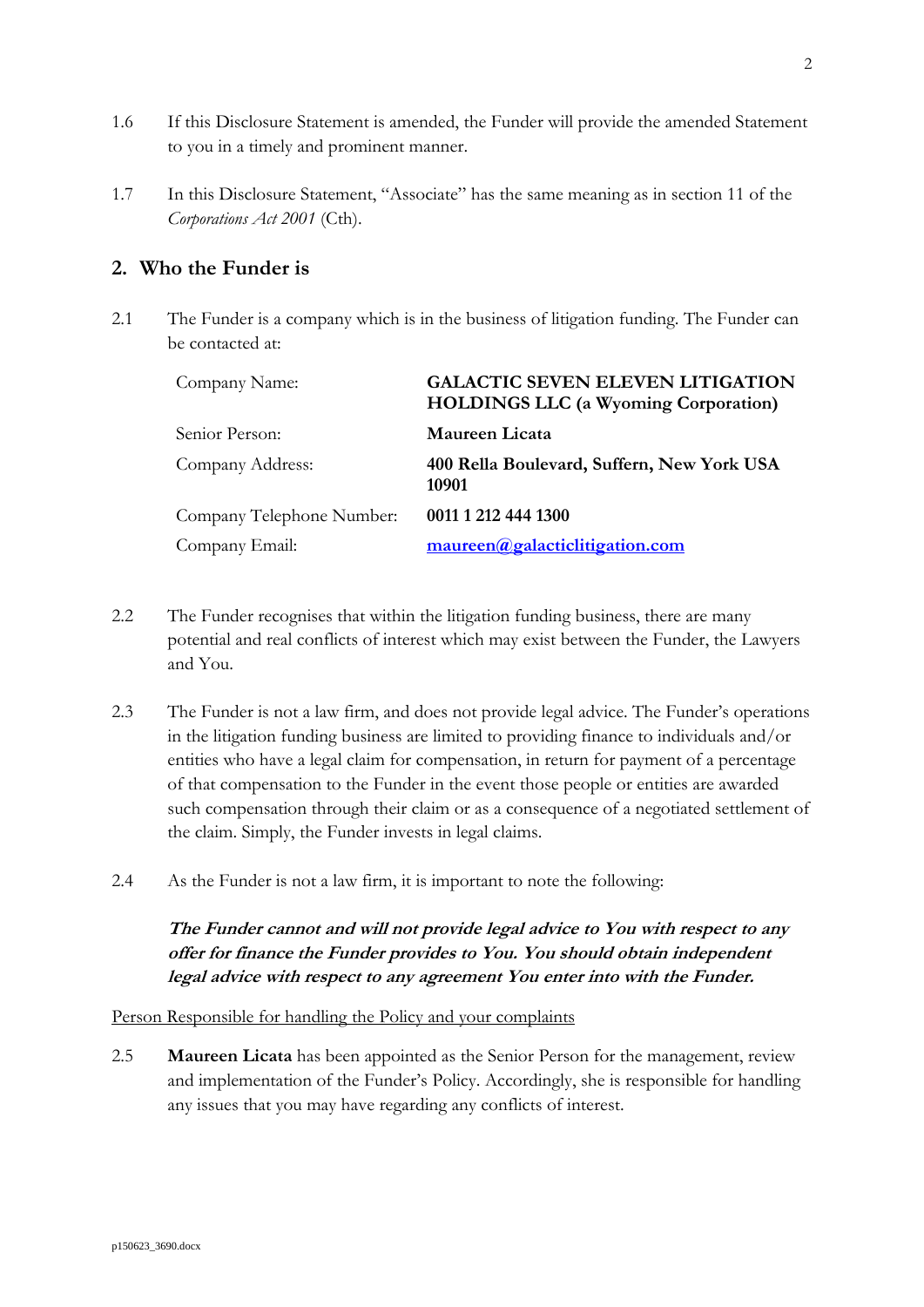2.6 You must contact the Senior Person at the earliest opportunity if you consider that there is a legitimate reason why the Funder and the Lawyers can no longer represent your interests.

#### **3. The Funding Agreement**

- 3.1 If You have not been provided with a Funding Agreement already, one will be provided to You, on a privileged and confidential basis. By receiving the Funding Agreement, you agree to keep it confidential, although you may disclose it to your legal advisers for the purpose of obtaining legal advice on it. You **must read the Funding Agreement** before You agree to be bound by it.
- 3.2 The Funding Agreement broadly specifies that the Funder will pay Your legal costs for You to advance Your legal claim, and in the event that You receive an amount in compensation, a percentage of that compensation will be paid to the Funder as consideration for the Funder funding Your claim. The Funder will also be reimbursed all legal costs and disbursements outlaid with respect to the claim.
- 3.3 The Funding Agreement can therefore be considered to be a "no win-no fee" agreement, whereby no fee will be payable to the Funder, unless You receive some compensation in respect of Your claim which is the subject of the Funding Agreement.
- 3.4 Importantly, the Funding Agreement contains the following terms:
	- (1) Provision for a "cooling-off period" after You have executed the Funding Agreement, meaning You will be provided with a period of time within which You may withdraw from the Funding Agreement.
	- (2) A provision obliging the Funder to comply with the Regulations, with ASIC Regulatory Guidelines and with any other relevant legal requirements, and to provide timely disclosure to You of any breach of the Regulations or any other law by either the Funder or Lawyers.
	- (3) As the Lawyers are party to the Funding Agreement:
		- (i) an obligation for the Lawyers to give precedence to Your instructions, as the Clients, and to pay particular heed to the instructions of the lead applicants;
		- (ii) a mechanism for the resolution of differences of opinion and disputes between the Lawyers, the Funder and You.
	- (4) A procedure to be applied to have any proposed Settlement Agreement in Your case independently reviewed.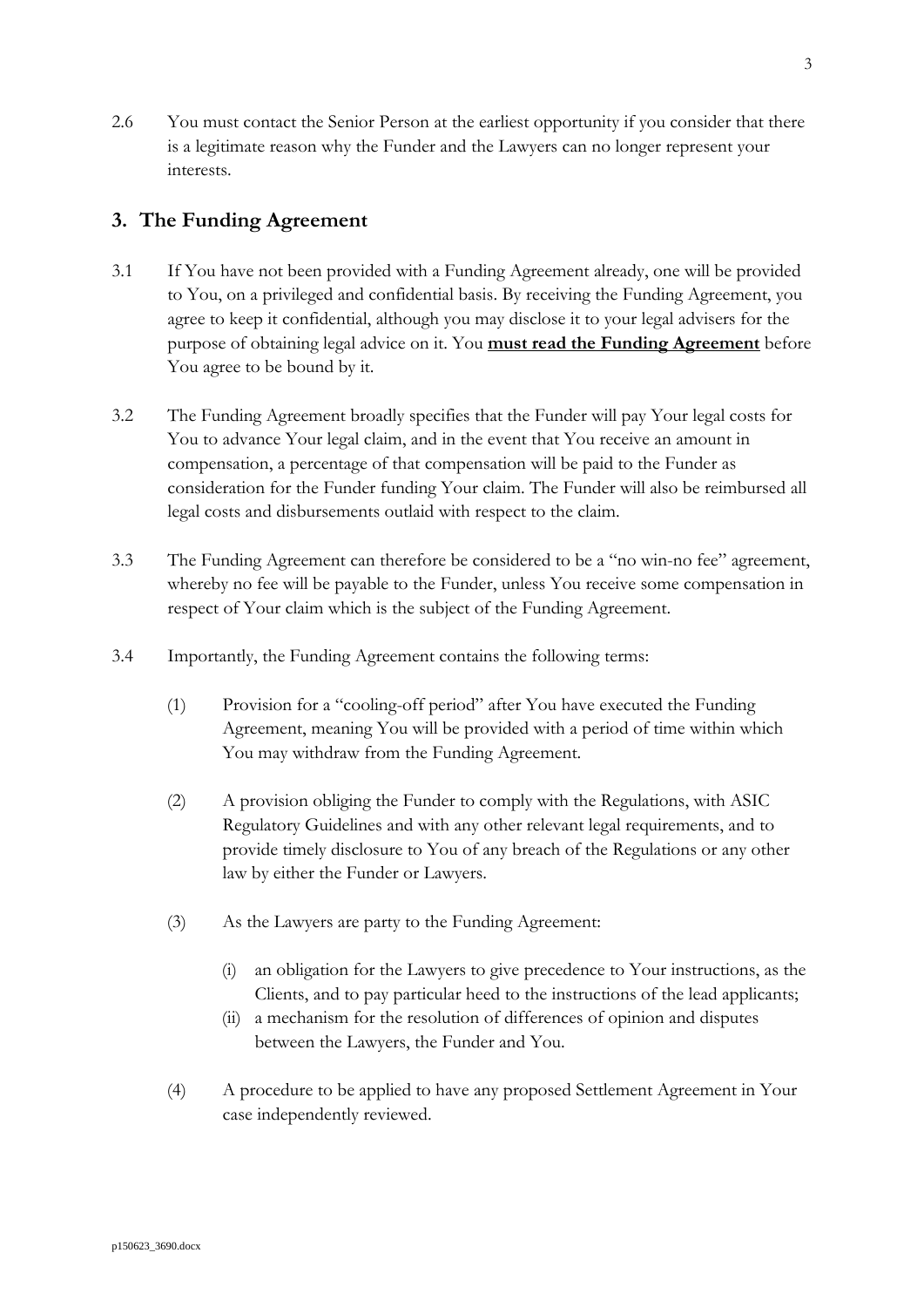- (5) An obligation for You to be informed of the terms of any proposed Settlement Agreement.
- 3.5 You have rights to terminate the Funding Agreement in certain situations. If You do terminate the Funding Agreement and then you are subsequently awarded compensation or you receive compensation as a consequence of a negotiated settlement of your claim, You may still be required to reimburse the Funder for some of its costs under the Funding Agreement.
- 3.6 Pursuant to the Funding Agreement, the Funder will pay Your legal costs, court costs, and necessary third party disbursements.
- 3.7 You may be provided the opportunity to 'opt out' of the legal proceedings. However, under the Funding Agreement, if You subsequently recover any compensation, You will still be liable to pay the Funder its entitlements, as prescribed by that Funding Agreement.

#### **4. The Interests of the Funder, the Lawyers and You**

#### The interests of the Funder

- 4.1 The Funder has these primary interests:
	- (1) to maximise the quantum of any recovery of damages and costs (the Funder, through the Funding Agreement, will obtain a percentage of Your compensation) in the most cost-effective and expeditious way;
	- (2) that the legal costs payable to the Lawyers in Your proceedings represent an efficient and productive investment on Your behalf.

The Funder's primary objective is to realise a profit and the Funder will only profit if the payment of the percentage of compensation it receives from You is greater than the legal costs incurred by You in advancing Your claim.

- 4.2 The Funder therefore has an interest in Your legal claim being resolved quickly, so as to keep legal costs low.
- 4.3 Factors that the Funder would ordinarily consider when determining whether to fund your claim include:
	- (1) The merits of Your claim, or the merits of the claims of other group members, if Your claim is part of a representative action;
	- (2) The law under which the claim is being made;
	- (3) The total value of the claim;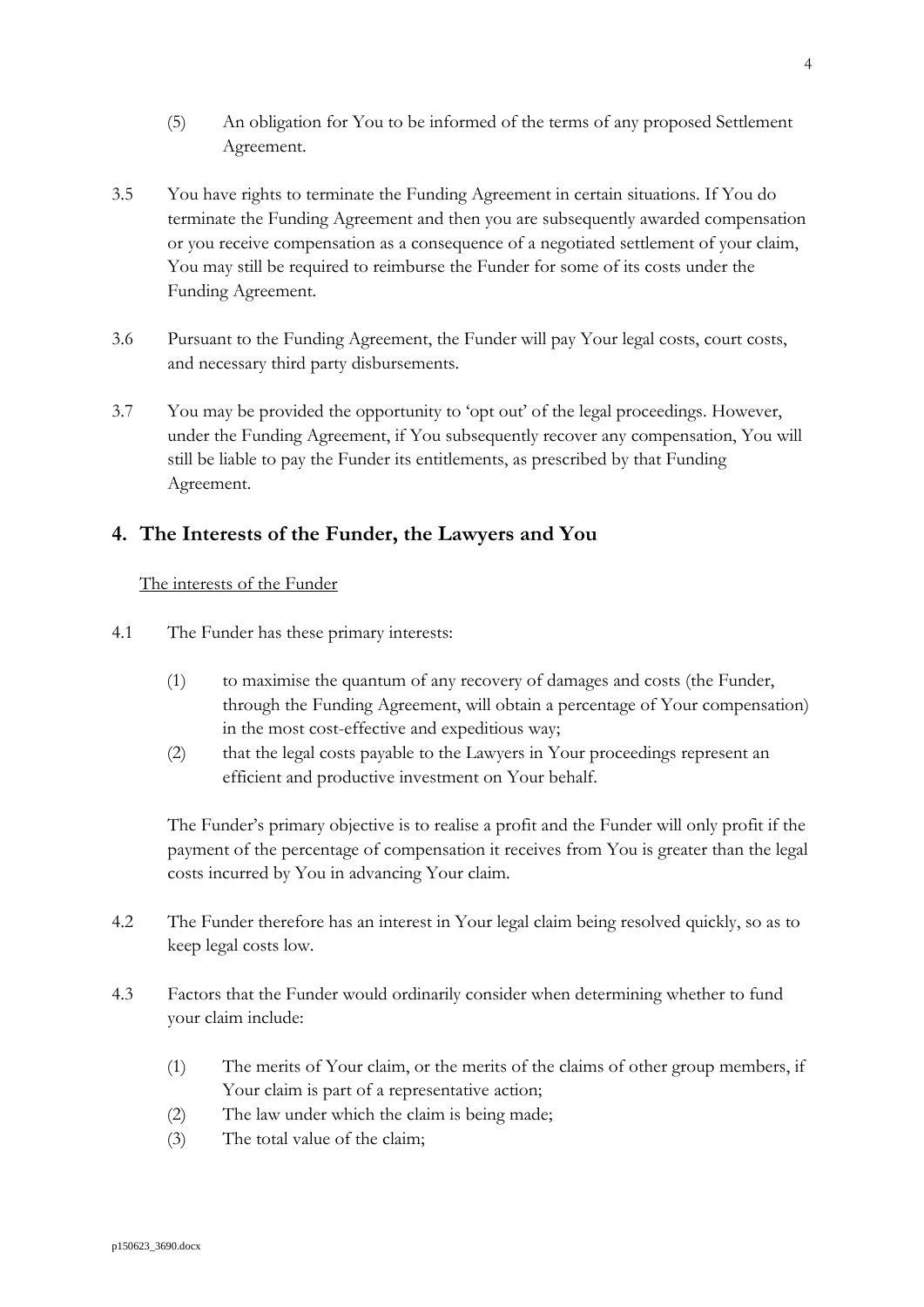- (4) In representative proceedings, the number of group members who are participating in the claims, and the quantum of damages which could plausibly be recovered;
- (5) The identity and resources of the prospective defendants;
- (6) The jurisdiction in which the claim will be made;
- (7) The foreseeable legal costs and complexity of the claim;
- (8) The likelihood that the prospective defendant would be able to pay an order against it for compensation;
- (9) The time the case is likely to take;
- (10) The prospects of settlement; and,
- (11) The novelty of the law involved.
- 4.4 It is not in the Funder's interest for You to receive no compensation from Your claim, or for You to discontinue your claim after legal work has been done. The terms of the Funding Agreement can be considered a "no win-no fee" agreement, meaning unless You are paid compensation, the Funder will receive no benefit.

#### The interests of the Lawyers

- 4.5 Lawyers ordinarily charge on a time-basis, meaning the more work that they undertake, the more money that will be paid to them.
- 4.6 Lawyers have a material interest both in optimising your recovery and in hedging against Your claim failing.
- 4.7 The Lawyers also have an interest in keeping the Funder satisfied, as it is the Funder who ensures that the Lawyers are receiving remuneration for their work.
- 4.8 However, You as the Lawyers' clients, are owed a fiduciary duty by the Lawyers. This means that the Lawyers are obliged to act in Your best interest. Further, it is a term of the Policy, and a term of the Funding Agreement that the Lawyers are ordinarily required to give precedence to Your instructions, or in the case of a representative action, the instructions of the Lead Applicant, over the Funder's instructions.

#### Your interests

- 4.9 Generally, Your interest is to maximise the sum of compensation ultimately available to You, which would involve containing legal costs and the Funder's premium.
- 4.10 In this claim, we understand that there are varying interests between You and other prospective members.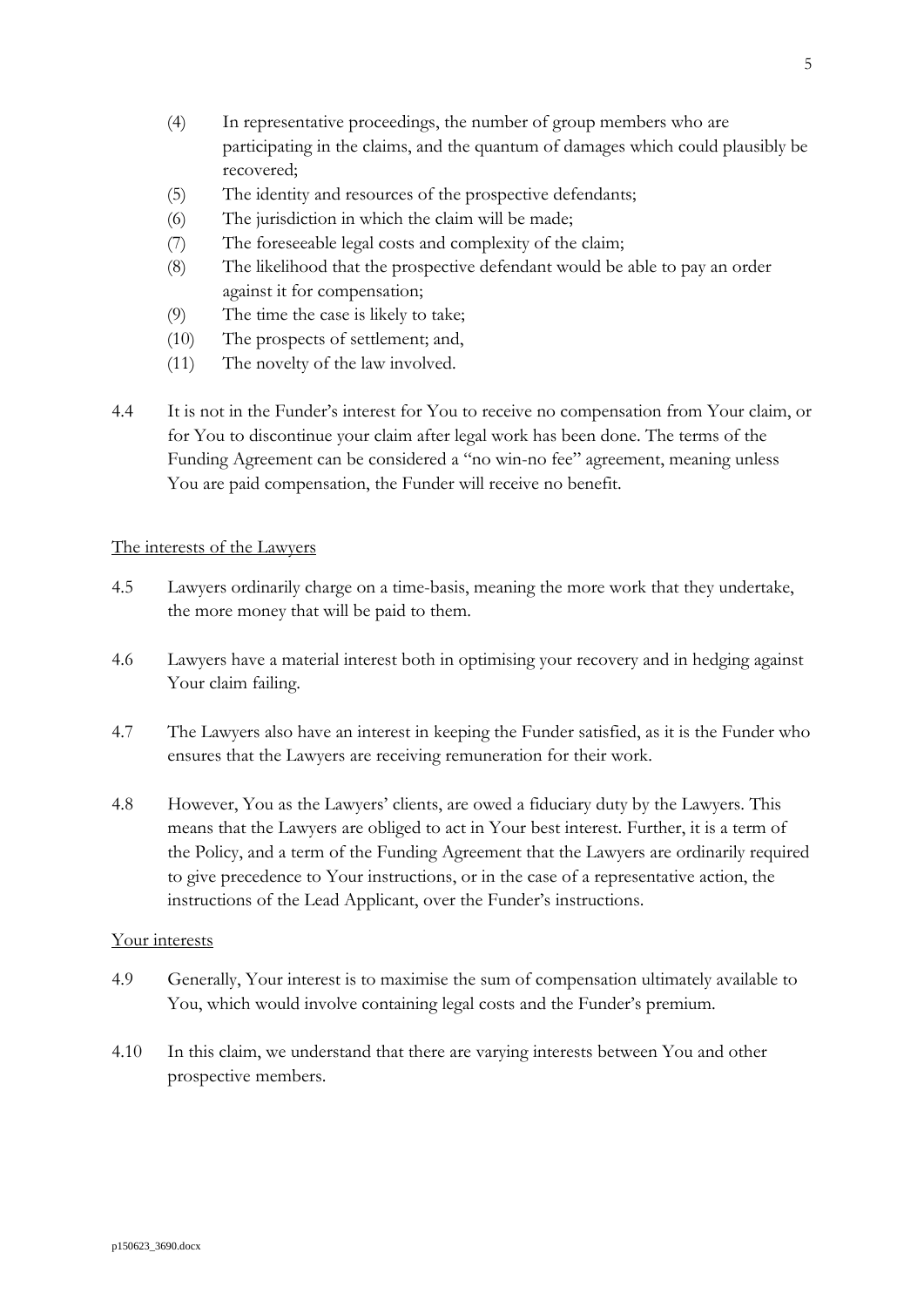### **5. Pre-existing relationships between Lawyers and Funder, and with Class PR**

- 5.1 The Lawyers, Levitt Robinson Solicitors, have a pre-existing relationship with the Funder, having advised them on setting up a litigation funding business in Australia and drawn and settled the necessary documentation.
- 5.2 The Lawyers are not, however, the legal representatives for the Funder in Australia, who are Johnson, Winter & Slattery of Level 25, 20 Bond Street, Sydney, NSW 2000.
- 5.3 The Lawyers had acted for associates of the Funder prior to the Funder's incorporation.
- 5.4 The Lawyers have received and continue to receive funding for their clients' causes from the Galactic Group in other matters, as well as from other litigation funders, apart from the Galactic Group.
- 5.5 The Lawyers also act and have acted for indigent clients on a speculative basis in Class Actions, without any commercial litigation funder's involvement.
- 5.6 Class PR is a public relations company owned by persons closely related to the Senior Partner of the Lawyers but operates independently and offers to accept instructions from law firms other than the Lawyers (subject to strict confidentiality safeguards) and to provide public relations and other services to commercial litigation funders, other than the Funder.

## **6. Divergent Interests between the Funder, Lawyers and You, and potential and actual Conflicts of Interests**

Divergent interests existing at the time of entering the Funding Agreement

- 6.1 At the time of entering the Funding Agreement:
	- (1) the Funder has an interest in maximising the influence it can have over the Prospective Proceedings;
	- (2) You have an interest in reconciling the Funder's influence over the Prospective Proceedings with your own interests; and
	- (3) You and the Lawyers have an interest in ensuring that funding for the Prospective Proceedings is secured for the duration of the whole matter.
- 6.2 You and the Lawyers have an interest in ensuring that the Funder is obliged to fund the Prospective Proceedings for as long as possible. The Funder has an interest in limiting its obligations to You, and making it easier for itself to exit the Funding Agreement, if it wishes to do so.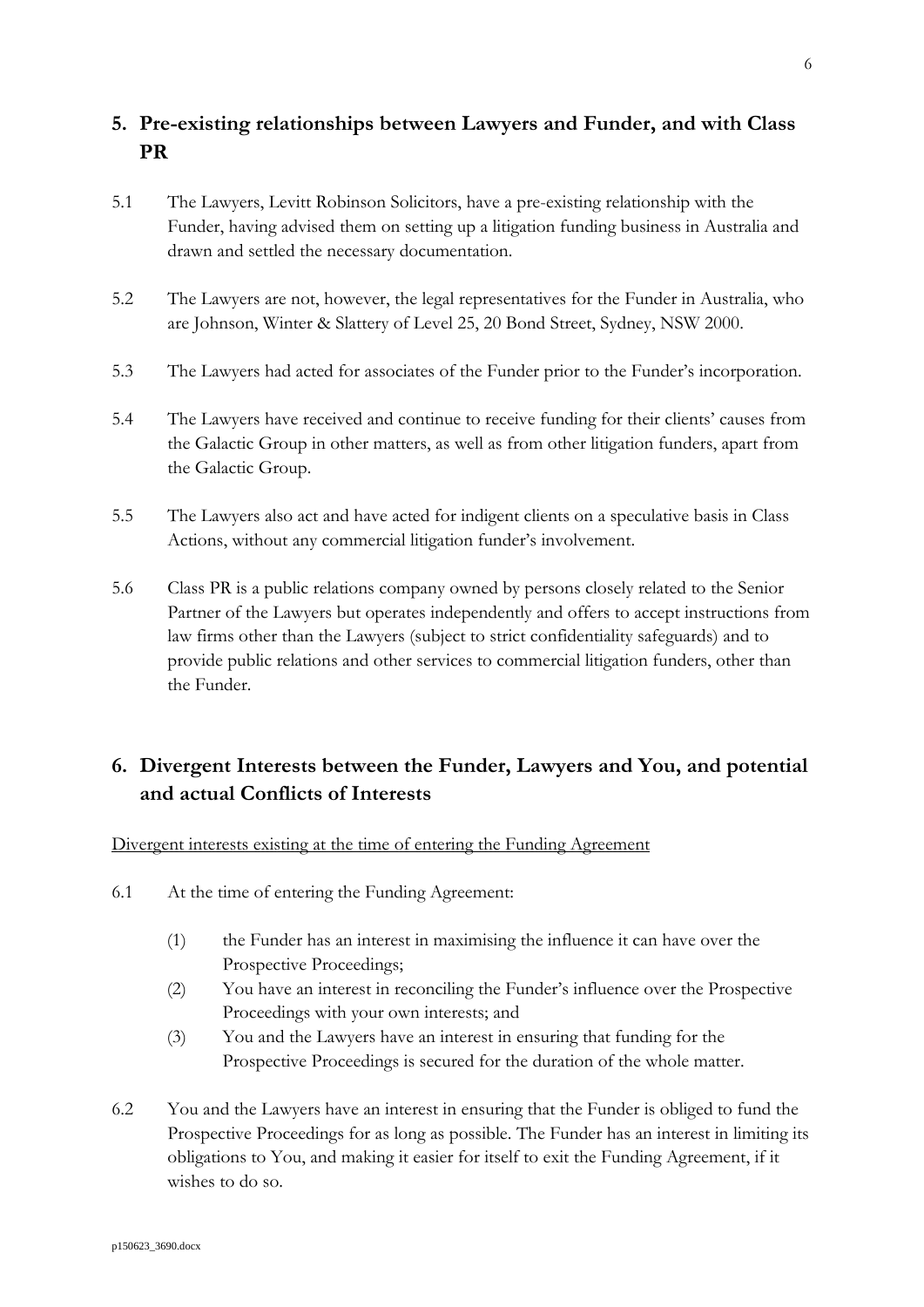#### Potential conflicts of interest that may arise while advancing a claim

- 6.3 During the advancement of Your claim, You, the Funder, and the Lawyers may have conflicting views on how it is best for Your dispute to proceed.
- 6.4 The Lawyers have an obligation to follow Your instructions, however, they may have a conflict of interest in trying to keep the Funder satisfied, as the Funder is paying the Lawyers' fees.

#### Potential conflicts that may arise during settlements negotiations

- 6.5 You, the Funder and the Lawyers may have conflicting views when deciding whether to accept a settlement offer, or not.
- 6.6 The Funder has an interest in maximising the compensation payable to You, while minimising the length of time that the dispute proceeds, while You have an interest in maximising Your compensation, and You may not mind how long it takes to obtain payment of that maximum compensation. Accordingly, You and the Funder may disagree on whether to settle your dispute at a particular point in time, according to the timing of the settlement offer.
- 6.7 Other factors which may cause a divergence in interests while negotiating a settlement of your dispute include:
	- (1) difference in Your views about the prospects of success of Your claims;
	- (2) the fact that the Funder is exposed to a cost-order if Your case loses at hearing, while You are not at risk of being subject to such an order;
	- (3) You may think that the settlement offer has been made too early, and would like to continue with the dispute to try to obtain a greater offer, while the Funder may like to minimise the risk and potential costs by settling the dispute early.
- 6.8 There may be conflicts of interest between You and other members of the representative action, such as:
	- (1) Your claim may be stronger or weaker than the average group member's claim, which could create a divergence of interests between group members during settlement negotiations; and,
	- (2) You may want relief in the form of monetary compensation, while other group members may wish to be provided with alternative relief.